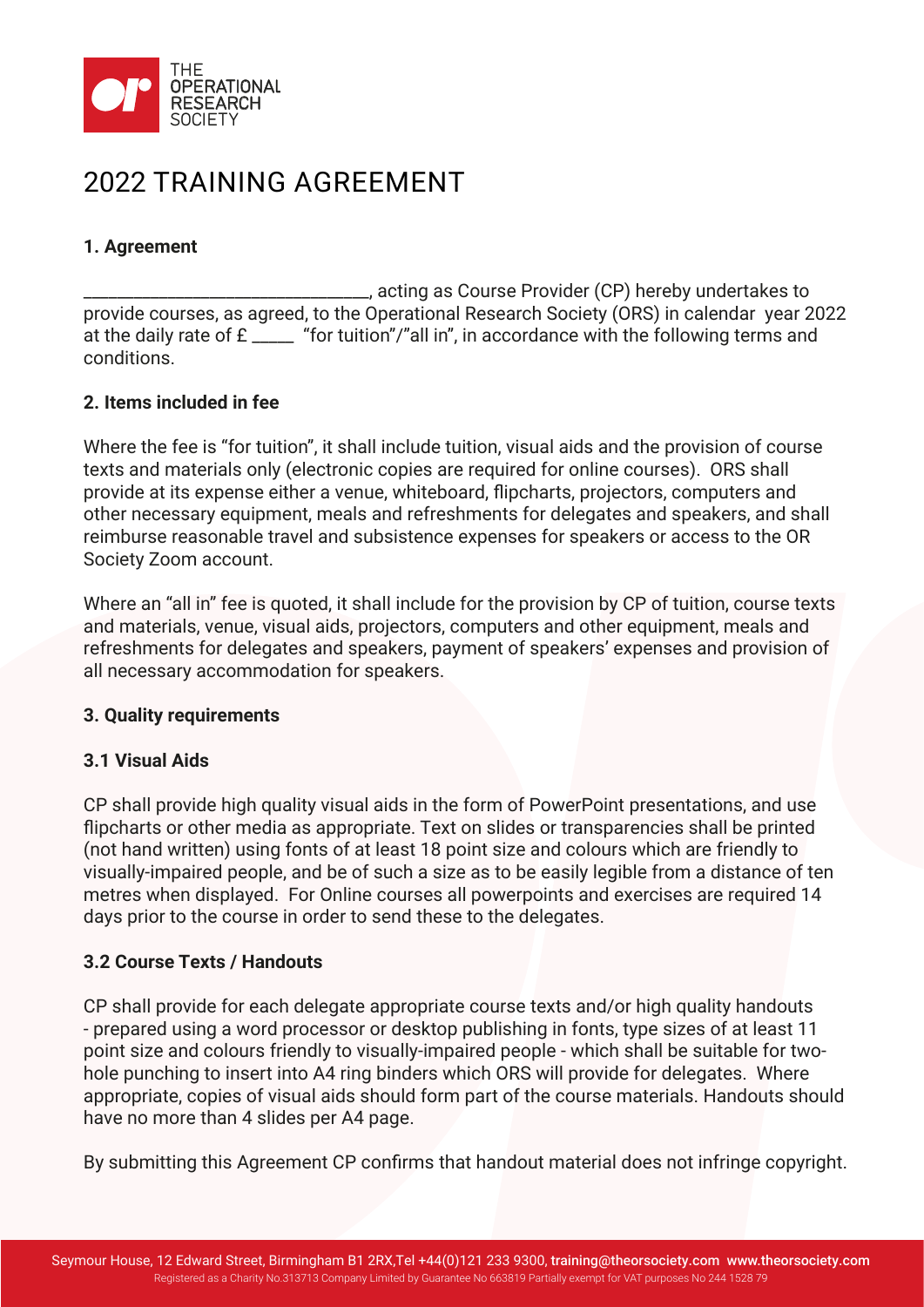

# 2022 TRAINING AGREEMENT

## **3.3 Teaching Methods**

Tutors shall use teaching methods appropriate to the subject matter and audience. Illustrative examples should be used wherever possible. Unless inappropriate, audience participation and interaction should be encouraged. Tutors should establish at the outset that the audience can hear and understand them clearly.

## **3.4 Time Keeping**

Tutors are expected to present themselves at the venue at least 30 minutes before registration commences, or 15 minutes for online course, in order to liaise with the ORS conference organiser, check facilities, etc.

Courses should start punctually and external constraints such as lunch times should be observed.

### **3.5 Personal Appearance**

Tutors shall present a neat and tidy personal appearance and be smartly dressed.

## **3.6 "All In" Fees**

Where an "all in" fee is quoted, CP shall provide a high quality venue, and buffet lunch and refreshments or a suitable online learning platform appropriate to an audience of senior professionals. Each delegate shall be furnished with comfortable seating and an adequate writing surface. Projectors and other equipment shall be serviced and in good condition.

## **3.7 Unauthorised Delegates**

Neither CP nor the tutor shall invite to attend any course any person who has failed to book with ORS or paid the appropriate delegate fee.

#### **4. Publicity materials**

As and when required, CP shall provide to ORS any information needed for use in publicity materials which ORS shall prepare for the course.

## **5. Delegate feedback**

The tutor shall ensure that each delegate receives a copy of the ORS's standard delegate feedback questionnaire, and shall endeavor to ensure that all delegates complete and hand in their questionnaires before leaving. The tutor shall then be responsible for delivering the completed questionnaires to ORS. Payment of tuition fees shall be conditional upon receipt by ORS of the completed delegate questionnaires.